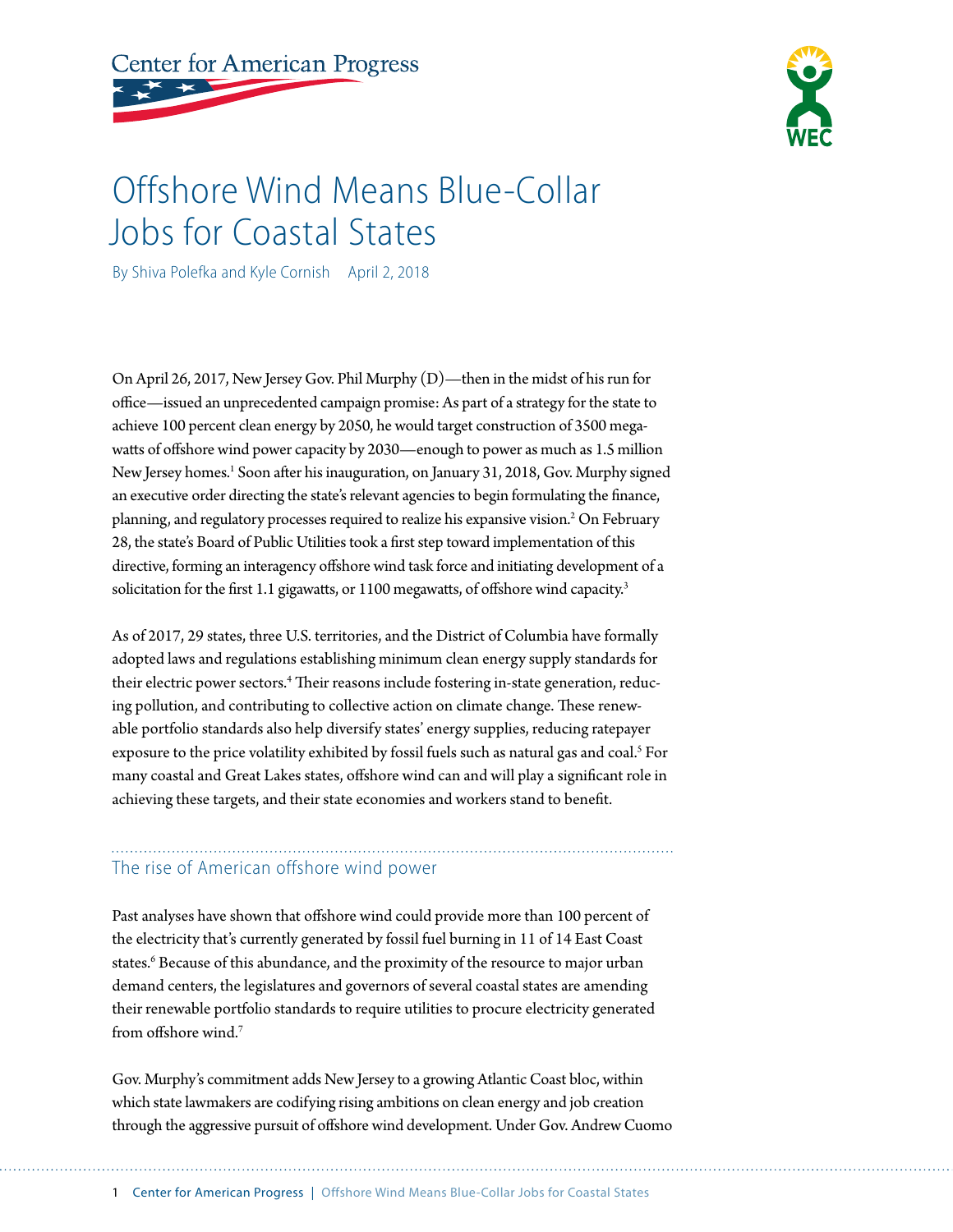(D-NY), New York state promulgated regulations requiring 2.4 gigawatts of offshore wind energy supply by 2030.<sup>8</sup> The Massachusetts legislature and Gov. Charlie Baker (R-MA) established a state law requiring 1.6 gigawatts of offshore wind energy supply for the state by 2027.<sup>9</sup> In 2017, Maryland utilities regulators approved renewable energy subsidies sufficient to greenlight a cumulative 368 megawatts of offshore wind generation capacity by two different developers.<sup>10</sup> And in Rhode Island, home to America's first offshore wind farm<sup>11</sup>, lawmakers mandated that state utilities procure 160 megawatts of offshore wind energy capacity through long-term power purchase agreements.<sup>12</sup>

### What's in it for workers?

While the environmental and energy security benefits of these policies tend to garner significant attention, America's first steps in offshore wind development reveal that workers in a broad range of often unionized trades—as well as the families and communities they support—also stand to be major beneficiaries of this new industry. Today's offshore wind turbines feature steel towers that are hundreds of feet tall and blades that individually exceed the wing span of 747 airliners, and require extremely high-precision fabrication and assembly. Constructing an ocean wind farm is therefore labor-intensive and requires highly skilled workers across logistics, construction, and maritime industry trades.

But how truly significant is the opportunity for these blue-collar workers? Is offshore wind more of an eco-whimsy than an economic windfall? Two major factors support the energy source as the real deal: First, the burgeoning demand for offshore wind in the United States is backed by state laws; and second, Europe's offshore wind boom provides hard numbers on the resulting economic impacts.

The state-level offshore wind requirements in place along the eastern seaboard totaled 4.5 gigawatts before Gov. Murphy's 3.5-gigawatt commitment nearly doubled the sum in late January. While New Jersey's state agencies have heavy lifting ahead to devise the necessary financing and permitting systems, the Murphy administration has strong tailwinds from a friendly legislature; an existing state law that authorizes special renewable energy credits for offshore wind; broad public support for action on climate change;<sup>13</sup> and an urgent need to diversify the state's energy supply.<sup>14</sup>

In other words, New Jersey's electoral shift adds significant momentum to a burgeoning U.S. offshore wind industry that will have major implications for the coastal state labor force. The 8 gigawatts of capacity mandated or committed to by the offshore wind bloc is equivalent to that of eight average U.S. nuclear power plants.<sup>15</sup> As the offshore projects slated to fulfill these mandates begin development, they can be expected to generate tens of thousands of jobs. In 2014, European Union countries achieved the installation of 7.5 gigawatts of total generation capacity.16 The manufacture, installation, and maintenance of offshore wind facilities supported approximately 75,000 full-time-equivalent workers across the continent that year.<sup>17</sup>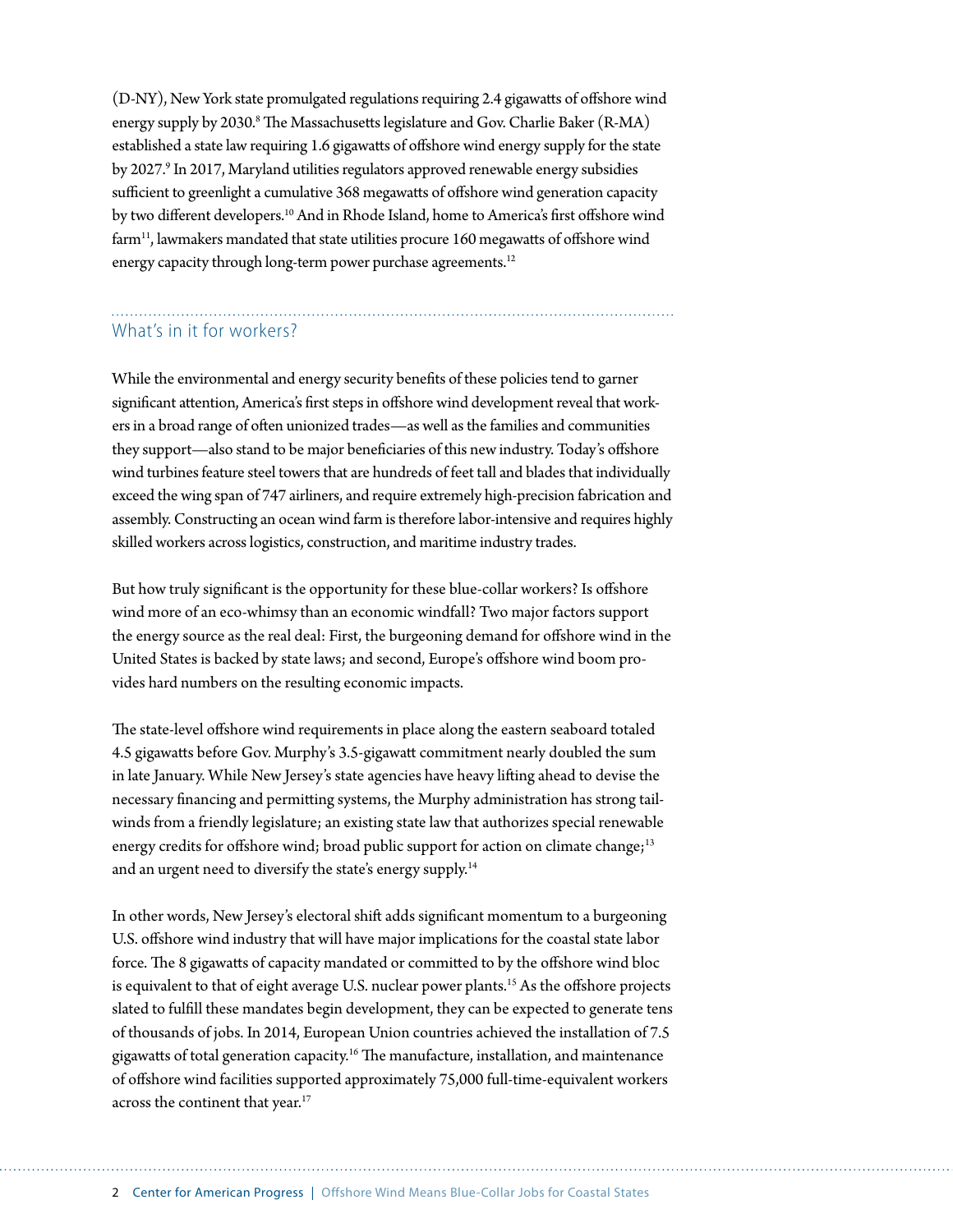Additional concrete evidence of offshore wind's benefits for coastal-state workers comes from pioneering development in Rhode Island, where it's already creating diverse and high-paying jobs.

### Block Island Wind Farm: A case study in high-quality job creation

America's first commercial offshore wind project, the 30-megawatt Block Island Wind Farm, commenced regular operations in Rhode Island state waters on December 12, 2016.18 In addition to the pioneering efforts of the developer, Deepwater Wind, the wind farm's success emerged from forward-leaning state legislation<sup>19</sup>; active leadership by two successive Rhode Island governors; and a nation-leading ocean planning process to minimize conflict with other ocean stakeholders.<sup>20</sup> The power plant produces enough zero-carbon power for 17,000 homes—far more than is used by the Block Island community—and the surplus is transmitted to shore and into the mainland grid.<sup>21</sup>

The new energy source has allowed Block Island Power Company to decommission the fleet of diesel-powered generators island residents relied on for decades, yielding a significant reduction<sup>22</sup>—and stabilization—of consumers' electricity rates. The switch also eliminated significant noise and pollution from diesel burning and even improved the quality and consistency<sup>23</sup> of the electric power supply.

Completing the Block Island Wind Farm and delivering these benefits required a surge of employment across a broad range of professional sectors. According to a study by the New York-based Workforce Development Institute, offshore wind development requires 74 distinct occupation types, from white-collar designers, lawyers, and engineers, to myriad professions in the construction and transportation trades.<sup>24</sup>

The state and Deepwater Wind took additional steps at the project's outset to maximize the benefits to Rhode Island trades workers. The 2009 contract between the two parties included a provision requiring Deepwater to establish a project labor agreement for the firms it hired for the construction and operation of the Block Island Wind Farm, which directly benefited local workers.<sup>25</sup> Deepwater also took proactive steps to ensure that its local contractors were unionized firms, which it perceived as being an investment in building a well-trained workforce that would reduce development costs over the long term.<sup>26</sup>

The results for Rhode Island workers validated the upfront effort by state policymakers and the developer. According to Scott Duhamel of the Rhode Island Building and Construction Trades Council, more than 300 local, unionized workers were employed in the assembly and installation of the facility.<sup>27</sup> This included more than 200 skilled construction and trades workers from across nine distinct labor unions, including carpenters, electrical workers, ironworkers, plumbers, pipefitters, and stevedores.<sup>28</sup> Assembly and installation of the project also required more than 100 logistics workers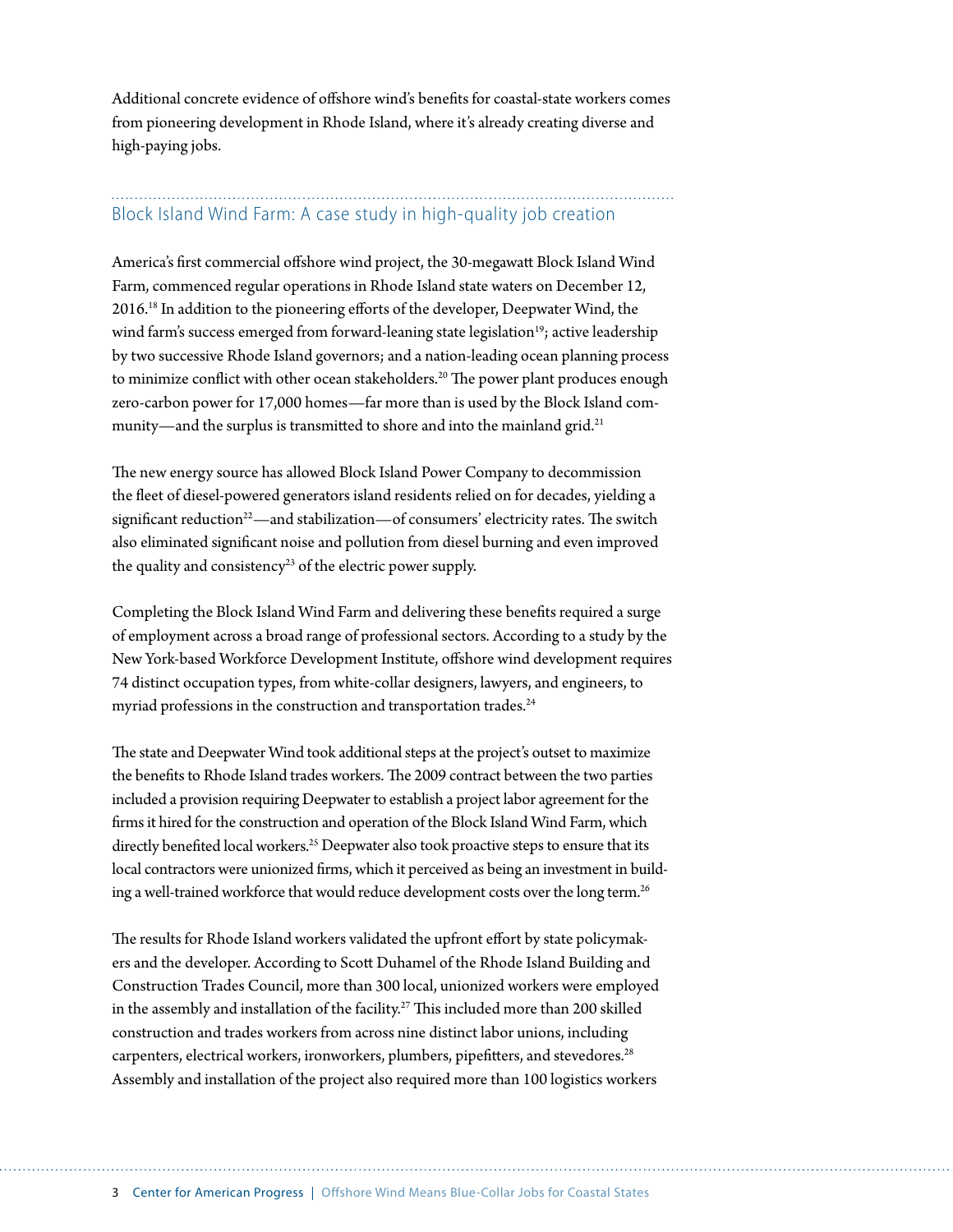for the transport of turbine components and crews—including truck drivers, captains, and crew for tugs, barges, crew boats, and project-monitoring vessels. The developer relied on four different Rhode Island ports for construction activities and hired broadly among Rhode Island unions, contractors, and businesses.<sup>29</sup> The wages of the union workers that assembled and installed the wind farm ranged from \$28-to-\$40 per hour plus benefits, union representatives told the *Cape Cod Times*. 30

Relative to Rhode Island's statewide needs, the electric power output figures for Block Island Wind Farm are modest, meeting around 1 percent of the state's overall electricity consumption.31 However, the facility represents the launch of an industry that could have profound significance for skilled workers across myriad construction trades. As the nation's first operational offshore wind farm, the Block Island facility has proven that the technology is viable as a commercial enterprise in the United States and that its economics can align with regional needs. Meanwhile, a multitude of developers have proposed 17 more projects in the Atlantic Ocean and in Lake Erie worth a cumulative 9.1 gigawatts of capacity, or 300 times the capacity of the Block Island Wind Farm.<sup>32</sup>

Industrial learning and economies of scale will likely reduce the ratio of workers needed per unit of capacity relative to what was recorded at the Block Island project. Nonetheless, the current offshore wind project pipeline—most of which is guaranteed by state government policy or executive order—foretells a looming eruption of demand for tens of thousands of workers like those who built America's first offshore wind farm.

#### Maximizing U.S. offshore wind jobs by building a domestic supply chain

Even as the assembly and installation of new offshore wind farms will likely cause a surge in demand for construction and logistics workers, the United States may miss out on additional job creation in the manufacture of the wind turbines without additional action from policymakers and civic leaders. The five GE-brand wind turbines<sup>33</sup> purchased by the Block Island Wind Farm's developer were built in three separate factories in Europe: The steel towers were fabricated in Spain<sup>34</sup>; the 73.5-meter-long composite blades were manufactured in Denmark<sup>35</sup>; and the house-sized generators at the heart of the turbines, known as nacelles, were built in Saint-Nazaire on the coast of France.<sup>36</sup>

Thanks to aggressive climate policy and generous subsidies, Europe is the world leader in offshore wind development, with 15.8 gigawatts of capacity installed as of December 201737 and an additional 9.2 gigawatts of projects in the pipeline for completion by 2020.38 As a subset of the more than 75,000 jobs that the offshore wind industry has supported in Europe, this scale of demand has fostered major private-sector investments in wind turbine manufacturing to build a complex supply chain across the continent. Factories similar to those that built Block Island's turbines support thousands of jobs across Germany, Denmark, the United Kingdom, and France, among other countries.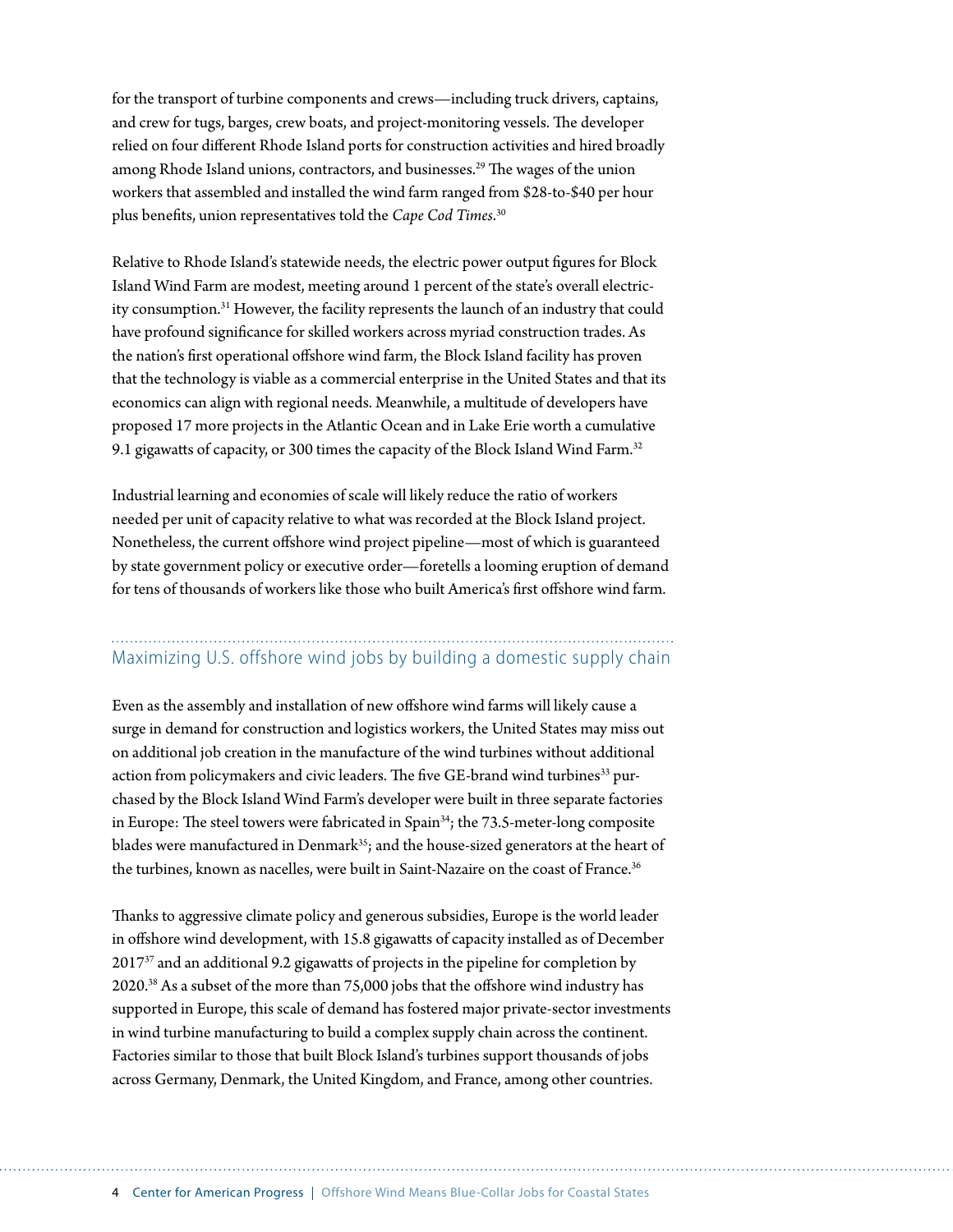The history of America's onshore wind industry provides a template for fostering a domestic offshore wind manufacturing base. Due in significant part to the dozens of state-level renewable energy mandates mentioned previously, the onshore industry has mobilized \$143 billion in investment over the past 10 years,<sup>39</sup> making the United States a global leader in onshore wind energy and home to the world's second-largest installed wind generation capacity.<sup>40</sup> In addition to driving down costs through competition, innovation, and economies of scale, this paradigm has made the United States a heavyweight in onshore wind turbine manufacturing, sustaining more than 500 wind-related factories across 43 states.<sup>41</sup> This manufacturing base has created more than 25,000 jobs—about one-quarter of the approximately 100,000 American workers currently employed in wind-related fields.<sup>42</sup>

By implementing forward-leaning policy that guarantees long-term demand for offshore wind development, state policymakers can replicate the success of the onshore wind industry—generating thousands of new jobs in offshore wind turbine manufacturing in addition to those in installation. New Jersey lawmakers, for example, can prioritize the codification of Gov. Murphy's 3.5-gigawatt commitment in order to reinforce the signal that sufficient demand exists to reward private investment in a domestic supply chain. Other coastal and Great Lakes states with significant offshore wind resources can pass the offshore wind requirements and energy sector reforms needed to mobilize and sustain steady private investment in a succession of large projects and to foster competition among developers.

State governments and offshore wind stakeholders—including labor advocates—can also support and actively participate in the implementation of the state and regional marine spatial planning processes that are essential for identifying low-conflict ocean areas for wind farm development. The Rhode Island Ocean Special Area Management Plan,<sup>43</sup> for example, was instrumental in the timely development of the Block Island Wind Farm. By systematically incorporating stakeholder uses and input in advance, both the state and the developer ensured that the wind farm's siting did not harm other ocean stakeholders, such as commercial fishermen, or provoke costly and time-consuming litigation.<sup>44</sup>

Examples in the United States and Europe show that with the right policy in place, offshore wind development can translate into expansive job creation and demand for skilled workers—on the docks, at sea, and on the factory floor building new turbines from scratch.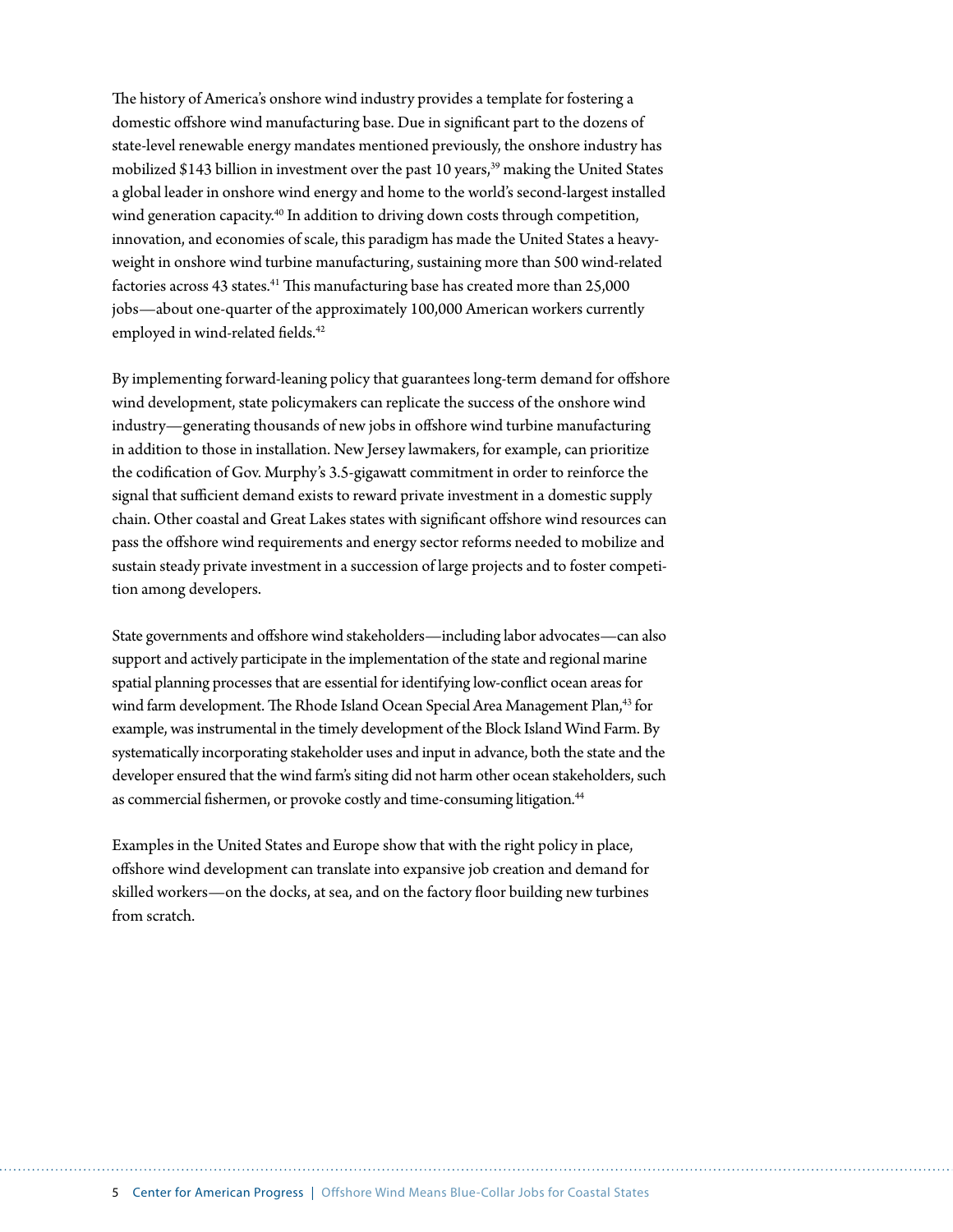# Conclusion: Turning offshore winds into economic wins

Imagine a harbor town, once replete with fishing and manufacturing jobs, faded from former glory due to dwindling fish stocks and factories relocated overseas to lower-wage countries. Then imagine, with the introduction of a new clean energy technology, a dramatic reversal of fortune that mobilizes an idled workforce and powers significant, urgently needed investment in infrastructure, manufacturing, and public services.

Offshore wind power helped deliver just such renewal to the cities of Hull and Grimsby, England, where unemployment was halved over the past five years.45 The United Kingdom's aggressive pursuit of offshore wind energy development has changed the fortunes of the cities' workers and residents—and for workers across the country.

As the *Boston Globe* reported in 2017:

*The U.K. is already on track to double its offshore power by 2020 and double it again by 2030. That means jobs. Nationally, a University of Hull study recently predicts that direct and indirect jobs should grow from today's 17,500 to nearly 40,000 by 2032. Hull and Grimsby will likely go from its (sic) current 1,500 fulltime offshore workers to more than 6,000 and probably add thousands more indirect workers in local businesses.*<sup>46</sup>

Workers in America's struggling industrial port cities stand to reap similar rewards. With more than 100 gigawatts of offshore wind resources available in federal and Great Lakes waters,<sup>47</sup> and a clear case<sup>48</sup> for the net positive fiscal and public benefits of large-scale offshore wind development, civic leaders in coastal and Great Lakes states have before them an opportunity to turn offshore winds into economic wins for their working ports and harbors, communities, and workers.

Labor leaders and policymakers can accelerate these opportunities for the workers they represent through pursuit of the following policy options:

- Labor leaders and champions can actively participate in the permitting process for specific offshore wind projects—such as those underway in Massachusetts, New York, and Maryland—to demonstrate their interest and stake in clean energy policy and permitting outcomes.
- Labor leaders can support comprehensive ocean planning frameworks—such as the ocean planning bodies for the Northeast<sup>49</sup> and Mid-Atlantic<sup>50</sup> regions—which provide unique fora for dialogue and problem solving with other ocean stakeholders, including state and federal agencies, the commercial and recreational fishing industries, wildlife advocates, shippers, and Native American tribes. State- and regional-level ocean planning processes have proven that when properly and inclusively managed, they can facilitate project design and siting that minimizes conflict among marine activities and values. A strong emphasis on state and regional ocean planning will ensure that the rise of the offshore wind industry will both create new jobs for workers and protect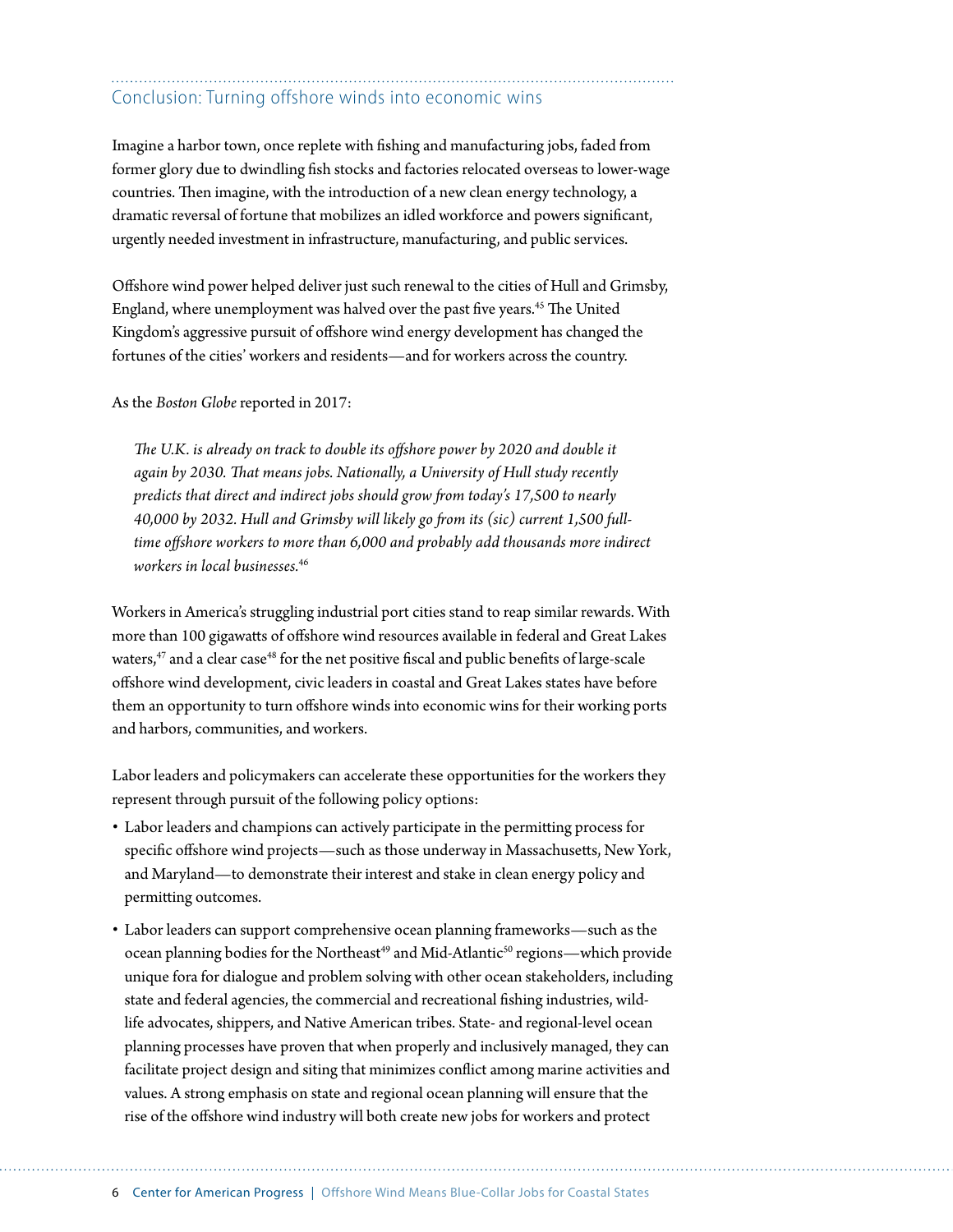the jobs and livelihoods of commercial fishermen, hospitality workers, and others that depend on marine resources.

- Coastal states that have yet to act on offshore wind policy can create jobs and support the creation of a domestic offshore wind supply chain by passing offshore wind procurement requirements like those in New York and Massachusetts.
- Policymakers and labor leaders in states where offshore wind power is in development can take additional steps to ensure that local workers benefit. These efforts could include developing and funding training programs to prepare skilled tradesmen and women for the particularities of maritime work environments, such as vessel safety and firefighting at sea, which the state of Rhode Island provided for ironworkers, electricians, and others working on the Block Island project.<sup>51</sup>
- State appropriators can also invest in the development of necessary port or transmission infrastructure—as Massachusetts did with the Marine Commerce Terminal in New Bedford<sup>52</sup>—to lay the groundwork for both construction and operations and maintenance activities in the years to come.
- State leaders should pursue regional coordination on offshore wind policy to ensure that their incentive systems to attract offshore wind development and maximize labor benefits do not result in either a race to the bottom in competitive tax policy or duplicative supply chain requirements that slow overall industry growth.

Policy innovations and lessons learned in Europe, Rhode Island, and a growing bloc of Atlantic Coast states now provide a playbook to foster private investment in offshore wind energy and the development of a domestic supply chain. Through active engagement in ocean planning, permitting, clean energy policy, and regional coordination, labor leaders and state policymakers can claim their stake in the future of this rising coastal energy industry.

At the same time, these leaders have numerous policy opportunities at hand to ensure that the rise of offshore wind occurs harmoniously with the other sustainable, oceandependent industries that enliven America's coastal communities, such as fishing, recreation and tourism, and ecosystem restoration. Seizing those opportunities will ensure that all American workers prosper equitably in the transition to a clean energy economy.

*Shiva Polefka is the associate director for Ocean Policy at the Center for American Progress. Kyle Cornish is a former intern for Energy and Environment at the Center.*

*The* New Jersey Work Environment Council *provided essential contributions to and co-released this issue brief. The document benefited from vital contributions from David M. Langlais, business manager/FST for Rhode Island Ironworkers Local 37 in East Providence, Rhode Island. Colleagues at the Center for American Progress, including Alison Cassady, managing director for Energy and Environment Policy; Luke Basset, associate director for Domestic Energy Policy; Michael Conathan, director of Ocean Policy; and Meghan Miller, editor, contributed significant review and edits.*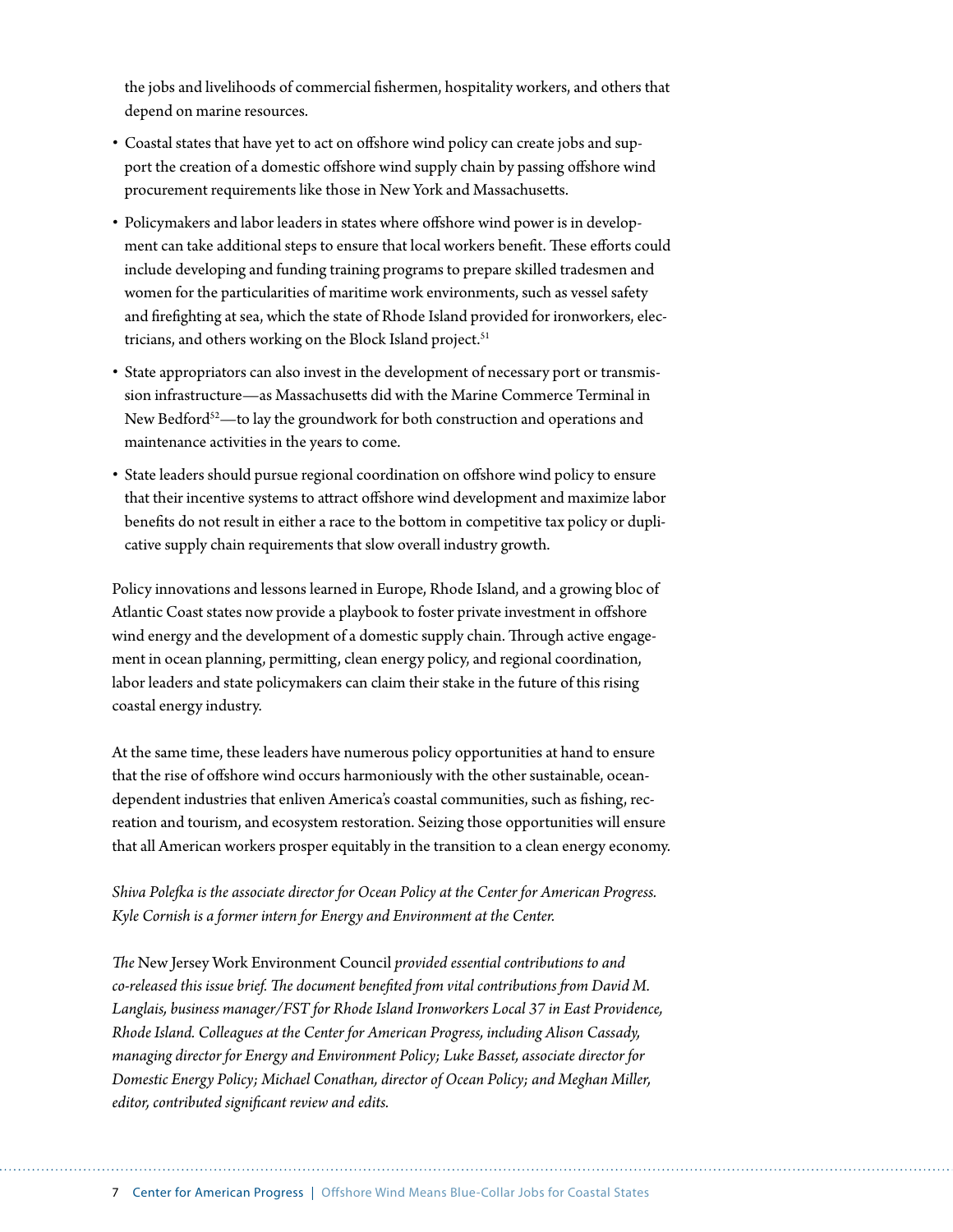#### Endnotes

- 1 Insider NJ, "Murphy Unveils Aggressive Plan to Combat Climate Change & Make New Jersey A National Leader in Clean Energy," Press release, April 26, 2017, available at [https://www.insidernj.com/press-release/-murphy-unveils](https://www.insidernj.com/press-release/​-murphy-unveils-aggressive-plan-combat-climate-change-make-new-jersey-national-leader-clean-energy/)[aggressive-plan-combat-climate-change-make-new-jersey](https://www.insidernj.com/press-release/​-murphy-unveils-aggressive-plan-combat-climate-change-make-new-jersey-national-leader-clean-energy/)[national-leader-clean-energy/.](https://www.insidernj.com/press-release/​-murphy-unveils-aggressive-plan-combat-climate-change-make-new-jersey-national-leader-clean-energy/)
- 2 State of New Jersey, Gov. Phil Murphy, Executive Order 8, January 31, 2018.
- 3 New Jersey Board of Public Utilities, "NJ BPU Approves Order to Implement Governor Murphy's Offshore Wind Executive Order," Press release, February 28, 2018, available at [http://nj.gov/bpu/newsroom/announcements/](http://nj.gov/bpu/newsroom/announcements/pdf/20180228Offshore-Wind-pr.pdf) [pdf/20180228Offshore-Wind-pr.pdf.](http://nj.gov/bpu/newsroom/announcements/pdf/20180228Offshore-Wind-pr.pdf)
- 4 National Conference of State Legislatures, "State Renewable Portfolio Standards and Goals," available at [http://www.ncsl.](http://www.ncsl.org/research/energy/renewable-portfolio-standards.aspx) [org/research/energy/renewable-portfolio-standards.aspx](http://www.ncsl.org/research/energy/renewable-portfolio-standards.aspx) (last accessed February 2018).
- 5 Thomas Jenkin and others, "The Use of Solar and Wind as a Physical Hedge against Price Variability within a Generation Portfolio" (Golden, CO: National Renewable Energy Laboratory, 2013), available at [https://www.nrel.gov/docs/fy13o](https://www.nrel.gov/docs/fy13osti/59065.pdf)[sti/59065.pdf.](https://www.nrel.gov/docs/fy13osti/59065.pdf)
- 6 Shiva Polefka and Elise Shulman, "Offshore Wind Energy Can Deliver Big Carbon Cuts for Coastal States" (Washington: Center for American Progress, 2015), available at [https://www.americanprogress.org/issues/green/](https://www.americanprogress.org/issues/green/reports/2015/09/17/121289/offshore-wind-energy-can-deliver-big-carbon-cuts-for-coastal-states/) [reports/2015/09/17/121289/offshore-wind-energy-can](https://www.americanprogress.org/issues/green/reports/2015/09/17/121289/offshore-wind-energy-can-deliver-big-carbon-cuts-for-coastal-states/)[deliver-big-carbon-cuts-for-coastal-states/](https://www.americanprogress.org/issues/green/reports/2015/09/17/121289/offshore-wind-energy-can-deliver-big-carbon-cuts-for-coastal-states/).
- 7 Shiva Polefka, "State Policies Can Unleash U.S. Commercial Offshore Wind Development" (Washington: Center for American Progress, 2017), available at [https://www.ameri](https://www.americanprogress.org/issues/green/reports/2017/09/18/439078/state-policies-can-unleash-u-s-commercial-offshore-wind-development/)[canprogress.org/issues/green/reports/2017/09/18/439078/](https://www.americanprogress.org/issues/green/reports/2017/09/18/439078/state-policies-can-unleash-u-s-commercial-offshore-wind-development/) [state-policies-can-unleash-u-s-commercial-offshore-wind](https://www.americanprogress.org/issues/green/reports/2017/09/18/439078/state-policies-can-unleash-u-s-commercial-offshore-wind-development/)[development/.](https://www.americanprogress.org/issues/green/reports/2017/09/18/439078/state-policies-can-unleash-u-s-commercial-offshore-wind-development/)
- 8 New York State, "Governor Cuomo Presents 25th Proposal of 2017 State of the State: Nation's Largest Offshore Wind Energy Project Off Long Island Coast and Unprecedented Commitment to Develop up to 2.4 Gigawatts of Offshore Wind Power by 2030," Press release, January 10, 2017, available at [http://www.governor.ny.gov/news/governor-cuo](http://www.governor.ny.gov/news/governor-cuomo-presents-25th-proposal-2017-state-state-nations-largest-offshore-wind-energy)[mo-presents-25th-proposal-2017-state-state-nations-larg](http://www.governor.ny.gov/news/governor-cuomo-presents-25th-proposal-2017-state-state-nations-largest-offshore-wind-energy)[est-offshore-wind-energy.](http://www.governor.ny.gov/news/governor-cuomo-presents-25th-proposal-2017-state-state-nations-largest-offshore-wind-energy)
- 9 Mass. Gen. Laws. ch. 23M, §1-17.
- 10 Maryland Public Service Commission, "Maryland PSC Awards ORECS to Two Offshore Wind Developers," Press release, May 11, 2017, available at [http://www.psc.state.](http://www.psc.state.md.us/wp-content/uploads/PSC-Awards-ORECs-to-US-Wind-Skipjack.pdf) [md.us/wp-content/uploads/PSC-Awards-ORECs-to-US-](http://www.psc.state.md.us/wp-content/uploads/PSC-Awards-ORECs-to-US-Wind-Skipjack.pdf)[Wind-Skipjack.pdf.](http://www.psc.state.md.us/wp-content/uploads/PSC-Awards-ORECs-to-US-Wind-Skipjack.pdf)
- 11 Tatiana Schlossberg, "America's First Offshore Wind Farm Spins to Life," *The New York Times*, December 14, 2016, available at [https://www.nytimes.com/2016/12/14/science/](https://www.nytimes.com/2016/12/14/science/wind-power-block-island.html) [wind-power-block-island.html](https://www.nytimes.com/2016/12/14/science/wind-power-block-island.html).
- 12 Jerry Elmer, "Blazing the Trail for Offshore Wind in Rhode Island," Conservation Law Foundation, December 5, 2016, available at [https://www.clf.org/blog/blazing-trail-offshore](https://www.clf.org/blog/blazing-trail-offshore-wind-rhode-island/)[wind-rhode-island/](https://www.clf.org/blog/blazing-trail-offshore-wind-rhode-island/).
- 13 Keith Goldberg, "Garden State Energy Policy Goes Green With New Gov," Law360, January 24, 2018, available at <https://www.law360.com/articles/1005341>; Michael Sol Warren, "Breaking with Trump, N.J. buys into Paris Climate Accord," NJ.com, February 21, 2018, available at [http://www.](http://www.nj.com/news/index.ssf/2018/02/nj_just_joined_a_coalition_to_uphold_climate_accor.html) [nj.com/news/index.ssf/2018/02/nj\\_just\\_joined\\_a\\_coali](http://www.nj.com/news/index.ssf/2018/02/nj_just_joined_a_coalition_to_uphold_climate_accor.html)[tion\\_to\\_uphold\\_climate\\_accor.html](http://www.nj.com/news/index.ssf/2018/02/nj_just_joined_a_coalition_to_uphold_climate_accor.html).
- 14 Joseph L. Fiordaliso, "Offshore wind must play big role in NJ clean energy future, says Joseph L. Fiordaliso," The Press of Atlantic City, December 27, 2017, available at [http://](http://www.pressofatlanticcity.com/opinion/commentary/offshore-wind-must-play-big-roll-in-nj-clean-energy/article_fcecc6c3-8963-5b64-945b-6d18db49bf25.html) [www.pressofatlanticcity.com/opinion/commentary/](http://www.pressofatlanticcity.com/opinion/commentary/offshore-wind-must-play-big-roll-in-nj-clean-energy/article_fcecc6c3-8963-5b64-945b-6d18db49bf25.html) [offshore-wind-must-play-big-roll-in-nj-clean-energy/ar](http://www.pressofatlanticcity.com/opinion/commentary/offshore-wind-must-play-big-roll-in-nj-clean-energy/article_fcecc6c3-8963-5b64-945b-6d18db49bf25.html)[ticle\\_fcecc6c3-8963-5b64-945b-6d18db49bf25.html.](http://www.pressofatlanticcity.com/opinion/commentary/offshore-wind-must-play-big-roll-in-nj-clean-energy/article_fcecc6c3-8963-5b64-945b-6d18db49bf25.html)
- 15 The Nuclear Energy Institute, "U.S. Nuclear Operating Plant Basic Information," available at https://www.nei.org/resources/statistics/us-nuclear-operating-plant-basic-information (last accessed February 2018).
- 16 Europe Wind Energy Association, "The European Offshore Wind Industry – Key Trends and Statistics 2014" (2015).
- 17 Ernst & Young, "Offshore Wind in Europe" (2015).

- 18 Reuters Staff, "Deepwater says commercial operations start at Block Island Wind Farm," Reuters, December 12, 2016, available at [https://www.reuters.com/article/us-deepwater](https://www.reuters.com/article/us-deepwater-windfarm-rhodeisland/deepwater-says-commercial-operations-start-at-block-island-wind-farm-idUSKBN1412CQ)[windfarm-rhodeisland/deepwater-says-commercial-opera](https://www.reuters.com/article/us-deepwater-windfarm-rhodeisland/deepwater-says-commercial-operations-start-at-block-island-wind-farm-idUSKBN1412CQ)[tions-start-at-block-island-wind-farm-idUSKBN1412CQ](https://www.reuters.com/article/us-deepwater-windfarm-rhodeisland/deepwater-says-commercial-operations-start-at-block-island-wind-farm-idUSKBN1412CQ).
- 19 Shiva Polefka, "State Policies Can Unleash U.S. Commercial -------<br>Offshore Wind Development.
- 20 Shiva Polefka, "Ocean Planning Is the Key to Unlock America's New Blue Economy," Center for American Progress, May 10, 2016, available at [https://www.americanprogress.org/](https://www.americanprogress.org/issues/green/news/2016/05/10/137204/ocean-planning-is-the-key-to-unlock-americas-new-blue-economy/) [issues/green/news/2016/05/10/137204/ocean-planning-is](https://www.americanprogress.org/issues/green/news/2016/05/10/137204/ocean-planning-is-the-key-to-unlock-americas-new-blue-economy/)[the-key-to-unlock-americas-new-blue-economy/](https://www.americanprogress.org/issues/green/news/2016/05/10/137204/ocean-planning-is-the-key-to-unlock-americas-new-blue-economy/).
- 21 Barbara Spencer, "This is BIG: Building the First Offshore Wind Farm," *Wire Rope News & Sling Technology*, October 23, 2016, p. 8-14.
- 22 Cassius Shuman, "Island operating on wind farm power." *The Block Island Times*, May 1, 2017, available at [http://www.](http://www.blockislandtimes.com/article/island-operating-wind-farm-power/49352) [blockislandtimes.com/article/island-operating-wind-farm](http://www.blockislandtimes.com/article/island-operating-wind-farm-power/49352)[power/49352](http://www.blockislandtimes.com/article/island-operating-wind-farm-power/49352).
- 23 Molly Seltzer, "On Block Island, offshore wind ushers in a new time—quite literally," Into the Wind, October 24, 2017, available at [http://www.aweablog.org/block-island](http://www.aweablog.org/block-island-offshore-wind-ushers-new-time-quite-literally/)[offshore-wind-ushers-new-time-quite-literally/.](http://www.aweablog.org/block-island-offshore-wind-ushers-new-time-quite-literally/)
- 24 Ross Gould and Eliot Cresswell, "New York State and the Jobs of Offshore Wind Energy" (New York: Workforce Development Institute, 2017), available at [https://wdiny.](https://wdiny.org/Portals/0/New%20York%20State%20and%20The%20Jobs%20Of%20Offshore%20Wind%20Energy_%20WDI2017.pdf?ver=2017-05-03-150746-023) [org/Portals/0/New%20York%20State%20and%20The%20](https://wdiny.org/Portals/0/New%20York%20State%20and%20The%20Jobs%20Of%20Offshore%20Wind%20Energy_%20WDI2017.pdf?ver=2017-05-03-150746-023) [Jobs%20Of%20Offshore%20Wind%20Energy\\_%20](https://wdiny.org/Portals/0/New%20York%20State%20and%20The%20Jobs%20Of%20Offshore%20Wind%20Energy_%20WDI2017.pdf?ver=2017-05-03-150746-023) [WDI2017.pdf?ver=2017-05-03-150746-023](https://wdiny.org/Portals/0/New%20York%20State%20and%20The%20Jobs%20Of%20Offshore%20Wind%20Energy_%20WDI2017.pdf?ver=2017-05-03-150746-023).
- 25 State of Rhode Island and Deepwater Wind Rhode Island, LLC, "Joint Development Agreement Between the State of Rhode Island and Deepwater Wind Rhode Island, LLC" (2009) available at: [http://www.offshorewindhub.org/sites/](http://www.offshorewindhub.org/sites/default/files/resources/govcarcieri_1-2-2009_rideepwaterwindjointdevelopagreement_0.pdf) [default/files/resources/govcarcieri\\_1-2-2009\\_rideepwater](http://www.offshorewindhub.org/sites/default/files/resources/govcarcieri_1-2-2009_rideepwaterwindjointdevelopagreement_0.pdf)[windjointdevelopagreement\\_0.pdf](http://www.offshorewindhub.org/sites/default/files/resources/govcarcieri_1-2-2009_rideepwaterwindjointdevelopagreement_0.pdf).
- 26 Ben Rosen, "Unions for green jobs: Why organized labor is getting behind offshore wind," *The Christian Science Monitor*, October 15, 2016, available at [https://www.csmonitor.](https://www.csmonitor.com/Environment/2016/1015/Unions-for-green-jobs-Why-organized-labor-is-getting-behind-offshore-wind) [com/Environment/2016/1015/Unions-for-green-jobs-Why](https://www.csmonitor.com/Environment/2016/1015/Unions-for-green-jobs-Why-organized-labor-is-getting-behind-offshore-wind)[organized-labor-is-getting-behind-offshore-wind](https://www.csmonitor.com/Environment/2016/1015/Unions-for-green-jobs-Why-organized-labor-is-getting-behind-offshore-wind); Mary Ann Bragg, "Labor, environmentalists tout first U.S. offshore wind farm," *Cape Cod Times*, June 13, 2017, available at [http://](http://www.capecodtimes.com/news/20170613/labor-environmentalists-tout-first-us-offshore-wind-farm) [www.capecodtimes.com/news/20170613/labor-environ](http://www.capecodtimes.com/news/20170613/labor-environmentalists-tout-first-us-offshore-wind-farm)[mentalists-tout-first-us-offshore-wind-farm.](http://www.capecodtimes.com/news/20170613/labor-environmentalists-tout-first-us-offshore-wind-farm)
- 27 Judy Benson, "Environment, labor groups see bright future in Block Island wind farm," *The Day,* June 13, 2017, available at [http://www.theday.com/article/20170613/](http://www.theday.com/article/20170613/NWS01/170619722) [NWS01/170619722](http://www.theday.com/article/20170613/NWS01/170619722).
- 28 Ross Gould and Eliot Cresswell, "New York State and the Jobs of Offshore Wind Energy.
- 29 Deepwater Wind, "Block Island Wind Farm," available at <http://dwwind.com/project/block-island-wind-farm/>(last accessed February 2018).
- 30 Mary Ann Bragg, "Labor, environmentalists tout first U.S. offshore wind farm."
- 31 Tatiana Schlossberg, "America's First Offshore Wind Farm Spins to Life."